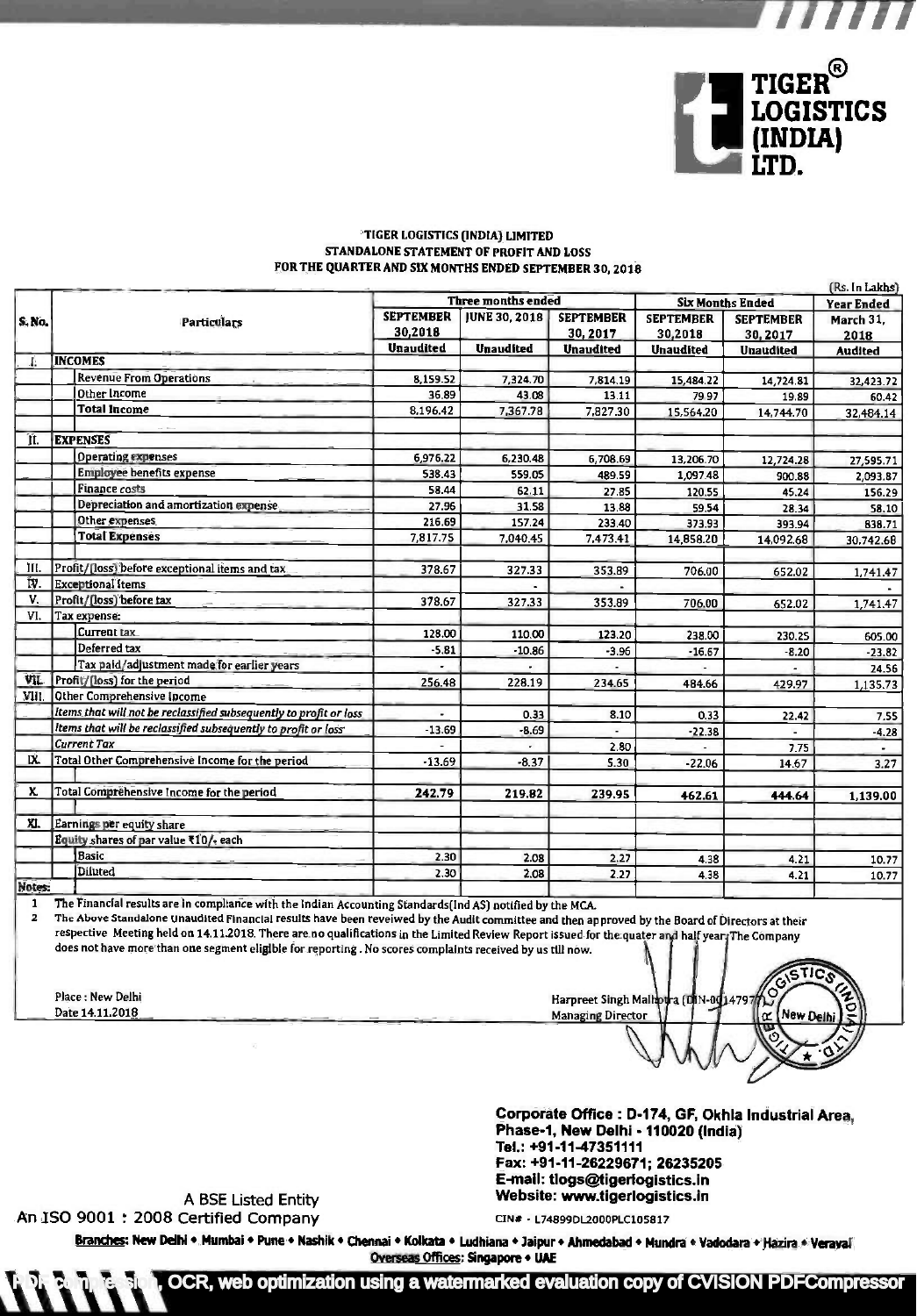

pr,jj,j,

|                                     |                             | (Rs in Lakhs)                          |  |  |  |  |
|-------------------------------------|-----------------------------|----------------------------------------|--|--|--|--|
| N<br><b>Particulars</b>             | As at September 30,<br>2018 | As at March 31, 2018<br><b>Audited</b> |  |  |  |  |
| o.                                  | <b>Un-Audited</b>           |                                        |  |  |  |  |
| <b>ASSETS</b>                       |                             |                                        |  |  |  |  |
| 1 Non-current assets                |                             |                                        |  |  |  |  |
| (a) Property, plant and equipment   | 1,054.33                    | 292.32                                 |  |  |  |  |
| (b) Capital work-in-progress        |                             | 762.03                                 |  |  |  |  |
| (c) Other intangible assets         | 19.65                       | 23.61                                  |  |  |  |  |
| (d) Financial assets                |                             |                                        |  |  |  |  |
| Investments                         | 31.55                       | 32.64                                  |  |  |  |  |
| Trade receivables                   | 527.59                      | 490.93                                 |  |  |  |  |
| Loans                               | 249.84                      | 69.12                                  |  |  |  |  |
| Fixed deposit (more than 12 month). | 3.42                        | 3.42                                   |  |  |  |  |
| (e) Deferred tax assets (net).      | 91.57                       | 74.90                                  |  |  |  |  |
|                                     | 1,977.95                    | 1,748.97                               |  |  |  |  |
| 2 Current assets                    |                             |                                        |  |  |  |  |
| (a) Inventories                     |                             |                                        |  |  |  |  |
| (b) Financial assets                |                             |                                        |  |  |  |  |
| Trade receivables                   | 8,494.15                    | 9,265.98                               |  |  |  |  |
| Cash and cash equivalents           | 163.22                      | 217.76                                 |  |  |  |  |
| Other bank balances                 | 12.11                       | 18.95                                  |  |  |  |  |
| Other financial assets              | 166.03                      | 155.77                                 |  |  |  |  |
| (c) Other current assets            | 19.94                       | 17.84                                  |  |  |  |  |
|                                     | 8,855.45                    | 9,676.30                               |  |  |  |  |
| <b>Total Assets</b>                 | 10,833.39                   | 11,425.27                              |  |  |  |  |
| <b>II. EQUITY AND LIABILITIES</b>   |                             |                                        |  |  |  |  |
| 3 Equity                            |                             |                                        |  |  |  |  |
| (a) Equity share capital.           | 1,057.25                    | 1,057.25                               |  |  |  |  |
| (b) Other equity                    | 5,255.13                    | 4,792.52                               |  |  |  |  |
|                                     | 6,312.38                    | 5,849.77                               |  |  |  |  |
| 4 Non-current liabilities.          |                             |                                        |  |  |  |  |
| [a] Financial liabilities           |                             |                                        |  |  |  |  |
| <b>Borrowings</b>                   | 13.04                       | 24.13                                  |  |  |  |  |
| Trade payables                      | 215.18                      | 261.62                                 |  |  |  |  |
| (b) Provision for employee benefits | 212.07                      | 189.47                                 |  |  |  |  |
|                                     | 440.29                      | 475.22                                 |  |  |  |  |
| 5 Current liabilities               |                             |                                        |  |  |  |  |
| (a) Financial Habilities.           |                             |                                        |  |  |  |  |
| <b>Borrowings</b>                   | 2,796.75                    | 2,501.91                               |  |  |  |  |
| Trade payables                      | 737.36                      | 1,754.63                               |  |  |  |  |
| Other financial liabilities         | 6.31                        | 115.11                                 |  |  |  |  |
| (b) Other current liabilities       | 489.30                      | 495.08                                 |  |  |  |  |
| (c) Income tax liabilities (net)    | 51.00                       | 233.55                                 |  |  |  |  |
|                                     |                             |                                        |  |  |  |  |
|                                     | 4,080.71                    | 5,100.28                               |  |  |  |  |

. \_\_\_

ate Office : D-174, GF, Okhla Industrial Area, I, New Delhi - 110020 (India) New II-11-47351111 <sup>1</sup>-11 -26229671 ; 26235205 \*E : tlogs@tigerlogisticsin Website: www.tigerlogistics.in

A BSE Listed Entity An ISO 9001 : 2008 Certified Company

CIN# - L74899DL2000PLC105817

Branches: New Delhi • Mumbai • Pune • Nashik • Chennai • Kolkata • Ludhiana • Jalpur • Ahmedabad • Mundra • Vadodara • Hazira • Veraval Overseas Offices: Singapore + UAE